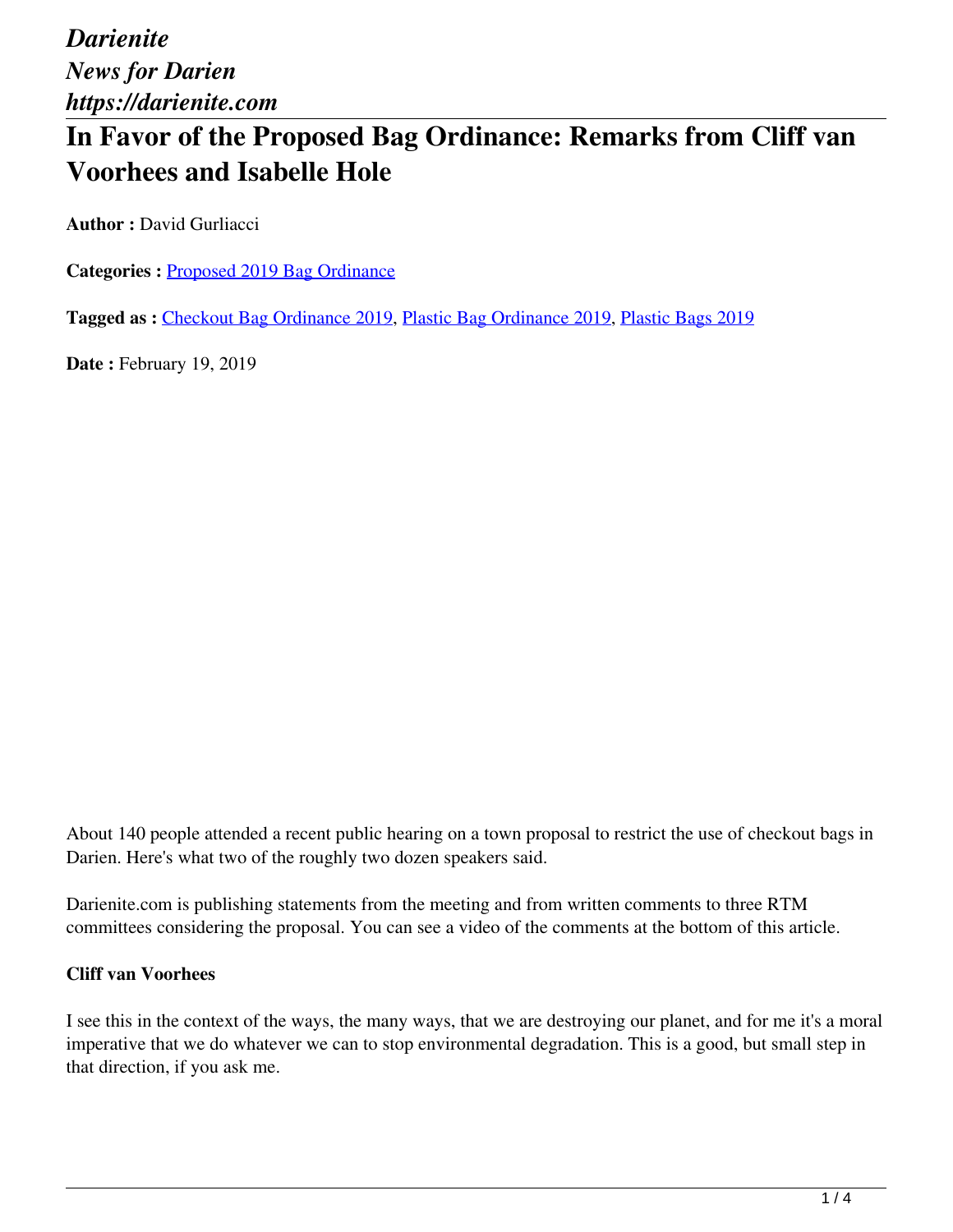### *Darienite News for Darien https://darienite.com*

When I was a young fellow, we had bottles for milk, bottles for Coke; we brought them back; they were reused. We didn't have plastic bottles; we didn't have plastic bags; and we got along just fine.

They're thought to be convenient, which they are, and cheap. Well, there are other ways we can carry our things home that are equally convenient.

And "cheap" isn't really accurate, because the cost never seems to include the environmental degradation that comes from producing them and disposing of them.

When not properly disposed of — you've already heard some of the consequences, so I'll skip over that — but I will say that I see them in trees, in bushes, going down storm drains. It's really an eyesore, as well.

On my way down Ledge Road to the Transfer Station yesterday, I counted 10 bags on the roadside. And guess what: We pay to have those picked up and disposed of.

Last year, I had the opportunity to tour the City Carting recycling center, where they take the single-stream stuff. They put it through some very expensive equipment and try to sort it out. And I saw how difficult it was for them to try to deal with these plastic bags.

#### *Articles and comments about the checkout bag proposal:*

- Public Hearing at 8 PM Wednesday on a Proposal to Ban Plastic Bags for Store Purchases in Darien (Feb. 5)
- Maritime Aquarium Supports Ban on Plastic Carry Out Bags in Darien; Public Hearing on Wednesday (Feb. 5)
- Opinions on the Proposed Checkout Bag Ordinance: First in a Series (Feb. 18)
- Statements from Darien Chamber of Commerce Director Opposing Proposed Bag Ordinance (Feb. 18)
- Against the Proposed Darien Checkout Bag Restrictions: Bruce Orr (Feb. 19)

So I decided that I would stop putting them in the single stream, and I would collect them. I tried to squeeze them down and put one bag in another and another and another, and before I knew it — just my wife and I, because we're now empty nesters — we had a bag that was three feet tall and three feet in diameter in only four months.

So I think that enough is enough. That we don't need these, that we can get rid of them. There are better ways to do this.

Much of Europe, the states of California and Hawaii, many cities like New York and Chicago, the towns of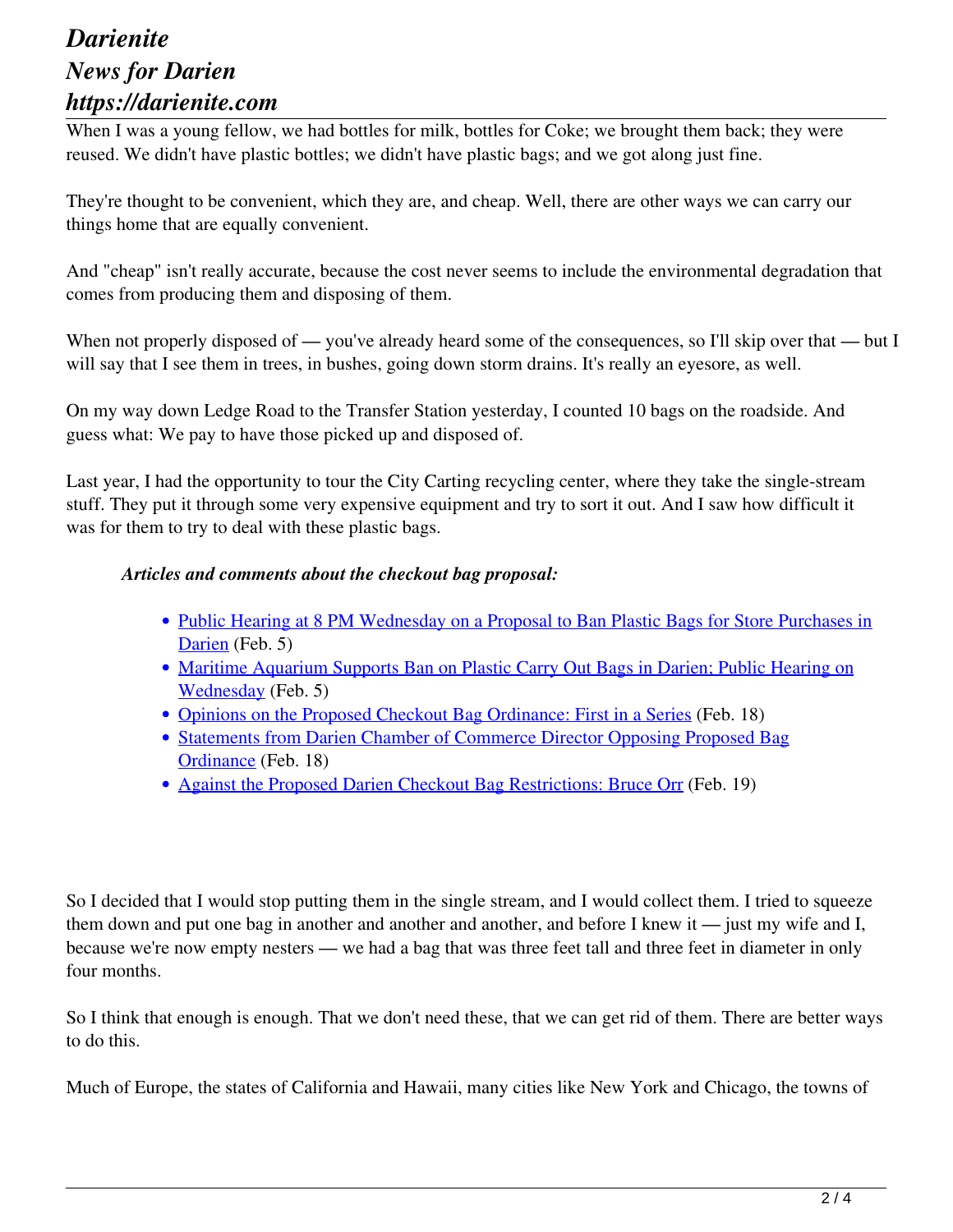## *Darienite News for Darien https://darienite.com*

Westport and Greenwich are way ahead of us.

If my time permits, I'm going to show you a couple of bags that I like.

We do not need plastic bags and we should not want plastic bags because of the terrible costs to our environment.

So without hesitation I endorse, enthusiastically, any measure that will reduce the use of plastic bags.

So let me just show you a couple here. Here are three [*"Two seconds," the moderator interjected*]: Palmers, and in the pockets, my wife carries these all over. [*He took a bag out of his pocket that stuffs into a small space.*]

#### **Isabelle Hole**

I am a senior at Darien High School; I'm on the board of the Darien High School Eco-Citizens Club; I am an intern at SoundWaters, which was just mentioned; and I'm doing an environmental research project this year with the University of Connecticut that will be presented in a couple of months; and my data will hopefully be used to help protect Gorham's Pond.

I just want to start out by saying I fully support the ordinance, and I think it is something that needed to happen yesterday.

Environmental crisis is just that in our say and age — it's a crisis. I think the fact that action hasn't been taken already is a huge issue, and like was mentioned, actually it starts on a local level, so this is a great change.

But it shouldn't be viewed as something small: It should be viewed as the bridge to something that's going to be bigger. If all the local movements start out, then actual change will happen.

And the crisis is coming in fast. Within my generation, in just my lifetime, huge detrimental environmental effects could occur. I don't want that to happen. I don't want my kids to live in a place where the whole world is polluted.

I'm just going to read off some stats that helped motivate me to support this ordinance:

— 32 percent of plastic packaging each year goes directly into the oceans. We live on the ocean. That's a huge issue.

—At the current rate, there's going to be more plastic than fish in the ocean by 2050. That's going to affect us